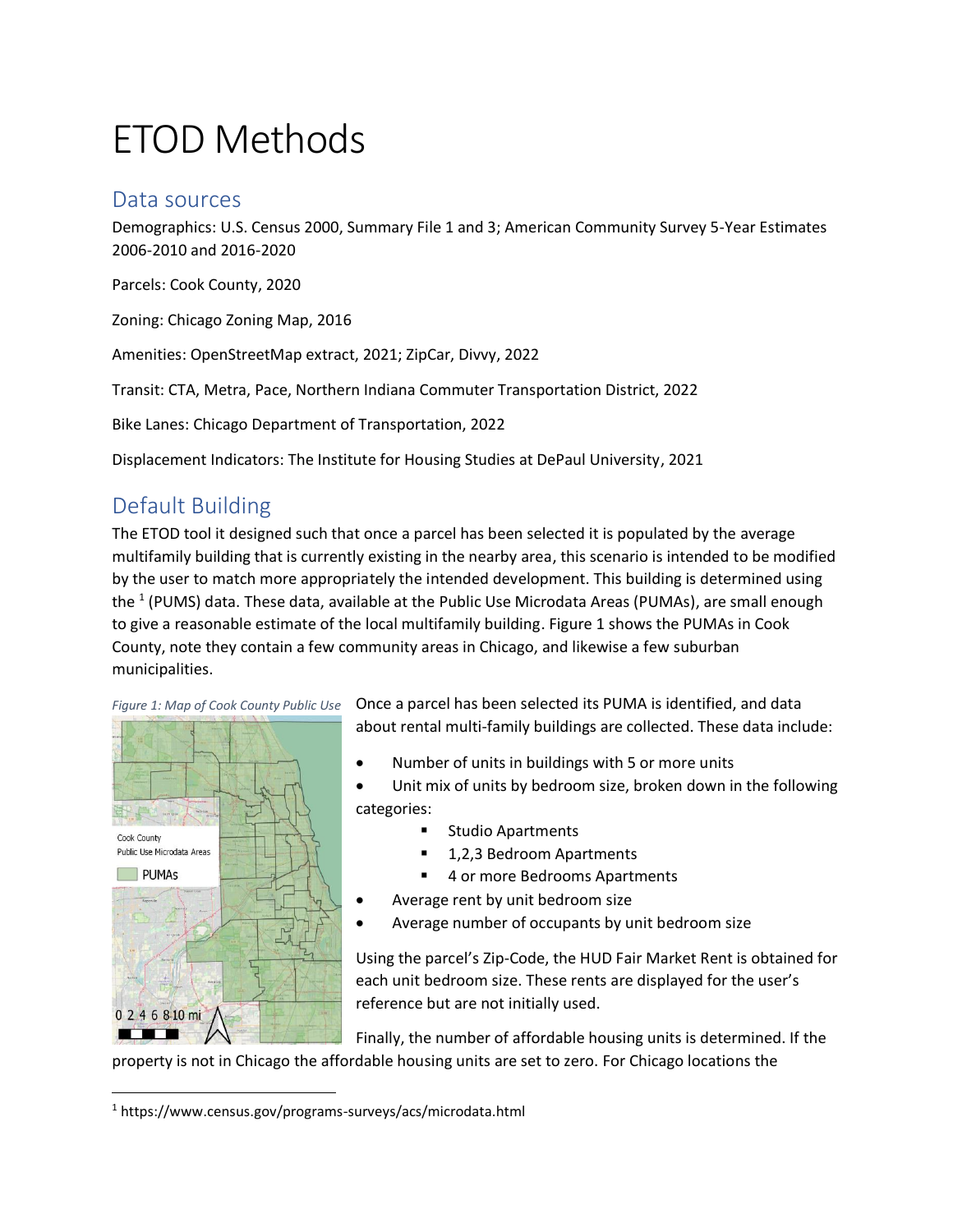affordable units are calculated using the Affordable Requirements Ordinance (ARO). The ARO defines areas in Chicago that must accommodate some affordable housing units. For the purposes of this tool the ARO is implemented so that 20% or each type of unit is made affordable at the HUD defined VLI, or 41-60% of the area median income.

The calculator assumes, for the default building, that the first floor of the building will be retail. Given the number of stories in the building and the floor to area ratio (FAR) the area of the first floor is estimated using the following equation:

$$
A_r = \frac{A_p \times FAR}{S}
$$

Where  $A_r$  is the area of the retail on the first floor,  $A_p$  is the area of the parcel, FAR is assumed to be 3 unless the parcel is within a City of Chicago TOD zone then it is assumed to by 3.5, S is the number of stories in the building, assumed to be 3 unless the parcel is within a City of Chicago TOD zone in which case it is assumed to be 5.

The default parking estimate is based on the number of units in the building. If this is in a Chicago TOD zone the parking is ½ of the number of units, if not, it is equal to the units. The non-residential parking places uses "None for first 4,000 square feet then 2.5 spaces per 1,000 square feet" used for most new commercial development in Chicago.

It is incumbent upon the user to change the input to better match the intended or established development.

### Community benefits

#### Residents

The number of residents is calculated using the unit bedroom size and number, along with the average number of occupants by unit bedroom size. The following formula is used:

$$
N = \sum_{i=0}^{4} n_i \times O_i
$$

Where N is the total number of residents in the building, i is the bedroom size (0=studios, 1, 2, 3 as the number of bedrooms and 4 = 4 or more bedroom),  $n_i$  is the number of u units of type i, and  $Q_i$  is the average number of occupants for unit types i.

In the **"what's the impact"** area the number of people in the affordable units is called out using the same formula as above. The average income of the households that will occupy the building is also calculated, by using the asking rent divided by 0.3 (assume 30% of income goes to rent) for the market rate units and for the affordable units the high end of the range for the type of affordable housing is assumed. The HUD affordability types are:

- ELI (BMR Below 40% AMI)
- VLI (BMR 41-60% AMI)
- LI (BMR 61-80%)
- MI (BMR 80-120% AMI)